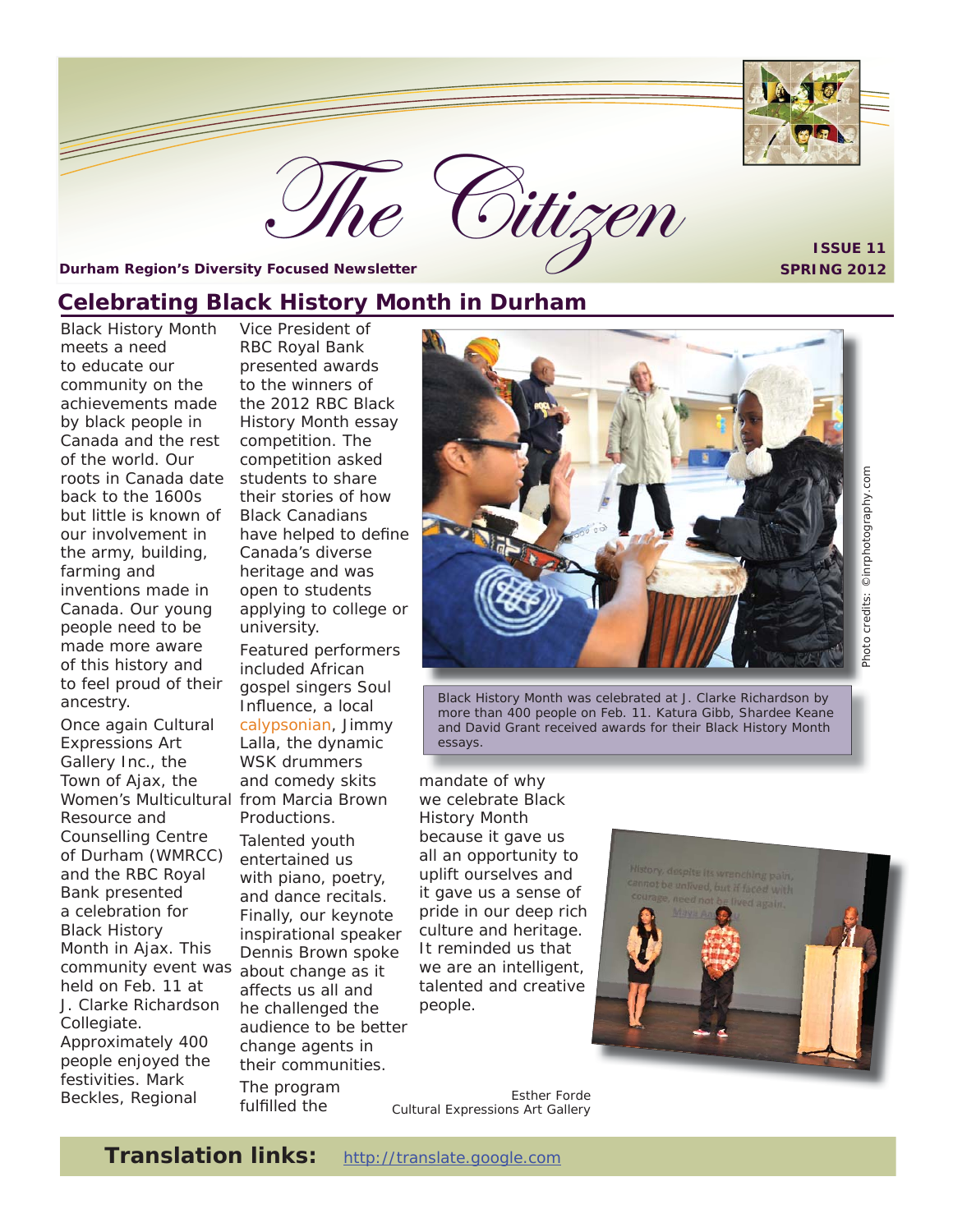#### **Durham Region's Diversity Focused Newsletter PAGE 2**

**2**

**1**

**3**

**4**

**5**

**6**

| Inside this issue: |  |
|--------------------|--|
|                    |  |

**Settling in Pickering: Resources at the Pickering Public Library [Celebrating Chinese New](#page-2-0)  [Celebrating Black History](#page-0-0)  Month in Durham**

**Year**

**[Celebrating Naw Ruz](#page-3-0) 4**

**Building settlement [and service capacity in](#page-3-0)  Durham**

**Invitation to the [Newcomer Community](#page-4-0)  Kitchen at the Ajax Welcome Centre**

**Building inclusion: World [Religion Day celebrated in](#page-5-0)  Uxbridge 6**

**Durham LGBTQ [Communities Involved](#page-5-0)  Committee** 

**[Improving the settlement](#page-6-0)  7 and integration of newcomers using durhamimmigration.ca**

**Inclusive communities: [Improving lives of those](#page-6-0)  living with MS 7**

**Improving labour market 8 outcomes for newcomers: [The Mentoring Partnership](#page-7-0)  Program**

**[John Howard Society](#page-7-0)  of Durham Region Employment Services 8 The Local Diversity and [Immigration Partnership](#page-8-0)  Council: One year later 9 [DRPS community](#page-8-0)  outreach 10 [What's more Canadian](#page-10-0)  than hockey? Maple 11**

**[Glossary](#page-10-0) 11 Be open-minded and [make the most of what's](#page-10-0)  in front of you 12**

**syrup!**

### **Settling in Pickering: Resources at the Pickering Public Library**





Did you know that you can use your local y public library at no p cost? c

If you would like to borrow books, movies, CDs or video games all you have to do is show identification with your address and you can get a free library card.

The Pickering Public Library has books for adults and children in many languages including Urdu, Chinese, Spanish, French and Arabic. If you need ESL materials, the Library has these too! You can also learn a new language or take an ESL lesson by using the online language learning tool called Mango languages. It is available on the Library's website–you don't even need to leave home.

The Library also has computers with free internet access and free wifi for your laptop or device. The Library has study spaces, room rentals and has a variety of free programs for adults, teens and children. Drop by the Pickering Central Library – right beside City Hall and check out what's available or go online at

www.picnet.org.

*Colleen Bolin Manager of Client Relations 905-831-6265 ext. 6234 colleenb@picnet.org* 

*Anna-Marie McDonald Marketing Assistant 905-831-6265 ext. 6526 anna-mariem@picnet.org*

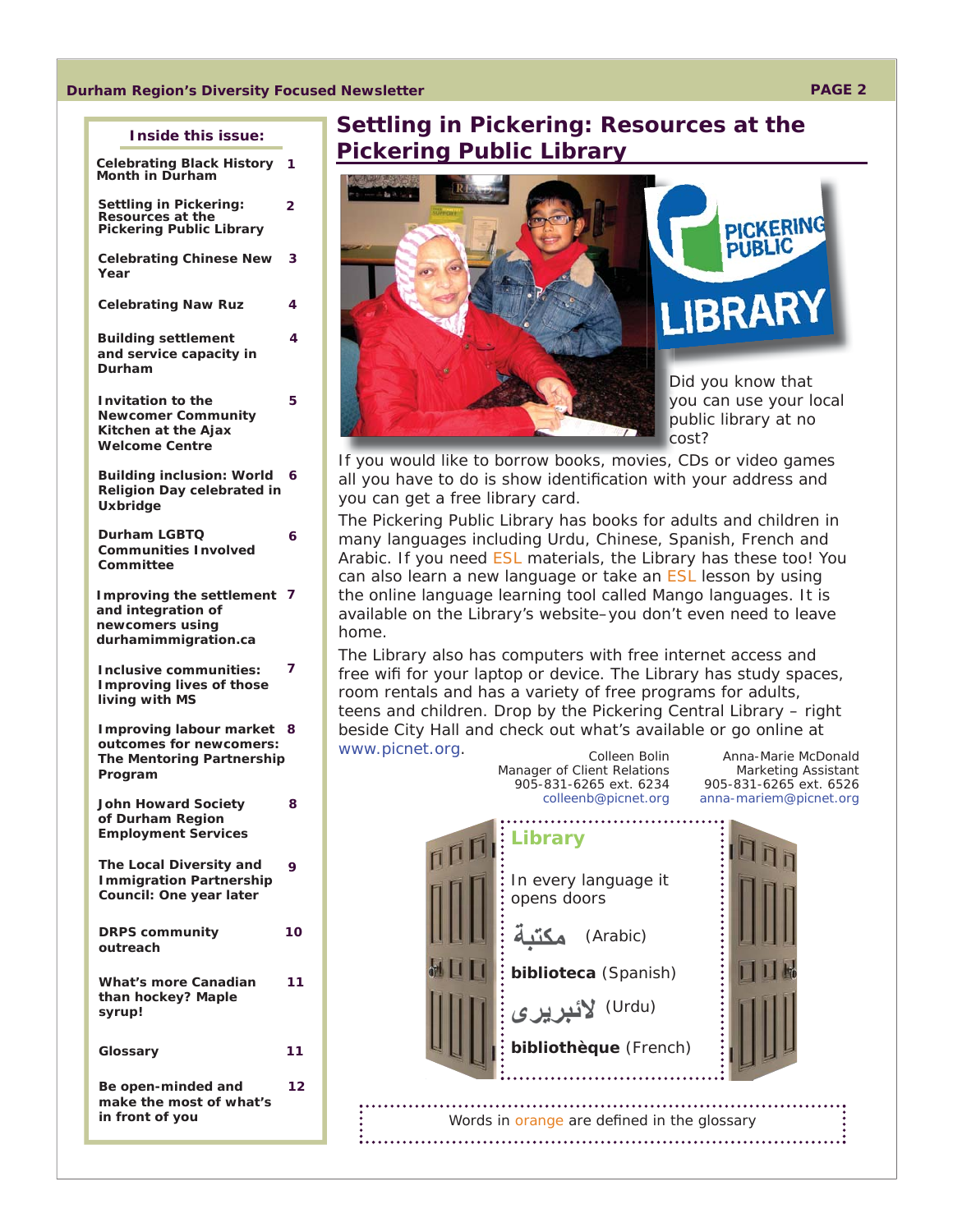### <span id="page-2-0"></span>**Celebrating Chinese New Year**



Chinese New Year begins on the new moon. This generally happens in late January or early February according to the lunar calendar. As in other cultures, it is a Chinese tradition to visit relatives and friends during the holidays. Growing up, on New Year's Day we prepared our house, wore new clothes and waited for the guests to arrive so we could eat. The first meal of the year was always full of delicious vegetarian dishes consisting of 18 different ingredients. My mother explained that 18 was a lucky number signifying wealth and prosperity. We also had all types of vegetables as well as long continuous noodles, which symbolized long life. We would then complete the meal with mouth-watering and decadent desserts, sugared coconut and nian gao, a sticky rice dessert that is considered good luck when eaten during the holidays. Nian gao, is a homonym for '*higher year*' which is symbolic for

each coming year. After the first meal at our house, our family would visit older relatives as it is a tradition for the youngest family members to visit the eldest and more senior members of extended families. Over the next few days, cousins and friends would visit us. We would take turns greeting guests at the door and helping to bring in the oranges and tangerines. These are the '*must have*' fruits that bring both luck and wealth. It's important to bring even numbers of fruit and to ensure that the number is not divisible by four as the number four when pronounced in Chinese also means death. After the guests settled down, the children would sit down with the adults drinking tea and greet them by saying "Gung Hei Fat Choy" (wishing you a prosperous year) and we would then run away happily with our redpacket money.

raising oneself higher in

**New Years Dumpling Recipe**

Chinese dumplings (Jiaozi) are very popular during the Chinese New Year season. They are made to celebrate the New Year and to bring peace and prosperity!

#### Ingredients

#### Dumpling Dough:

•3 cups all-purpose flour •up to 1 1/4 cups cold water •1/4 tsp salt

#### Filling:

•1 lbs ground pork or beef •2 tbsp soy sauce •1 tbsp oyster sauce •1 tbsp salt

•1 tbsp Chinese rice wine or dry sherry •1/4 teaspoon freshly ground white pepper, or to taste

> •1 tbsp sesame oil •1/2 green onion, finely minced •1/2 cup of finely chopped chives

•1 1/2 cups finely shredded Napa cabbage •2 slices fresh ginger, finely minced

#### Preparation:

1. Stir the salt into the flour. Slowly stir in the cold water, adding as much as necessary to form a smooth dough. Don't add more water than necessary. Knead the dough into a smooth ball. Cover the dough and let it rest for at least 30 minutes.

2. While the dough is resting, prepare the filling ingredients. Add the soy sauce, salt, rice wine and white pepper to the meat, stirring in only one direction. Add the remaining ingredients, stirring in the same direction, and mix well.

3. To make the dumpling dough, knead the dough until it forms a smooth ball. Divide the dough into 60 pieces. Roll each piece out into a circle about 3 inches in diameter.

4. Place a small portion (about 1 level tablespoon) of the filling into the middle of each wrapper. Wet the edges of the dumpling with water. Fold the dough over the filling into a half moon shape and pinch the edges to seal. Continue with the remainder of the dumplings.

5. To cook, bring a large pot of water to a boil. Add half the dumplings, giving them a gentle stir so they don't stick together. Bring the water to a boil, and add 1/2 cup of cold water. Cover and repeat. When the dumplings come to a boil for a third time, they are ready. Drain and remove. If desired, they can be pan-fried at this point.

*Memories of Chinese New Year in Hong Kong submitted by Cindy Poon Dumpling recipe and photos submitted by Patricia Liang*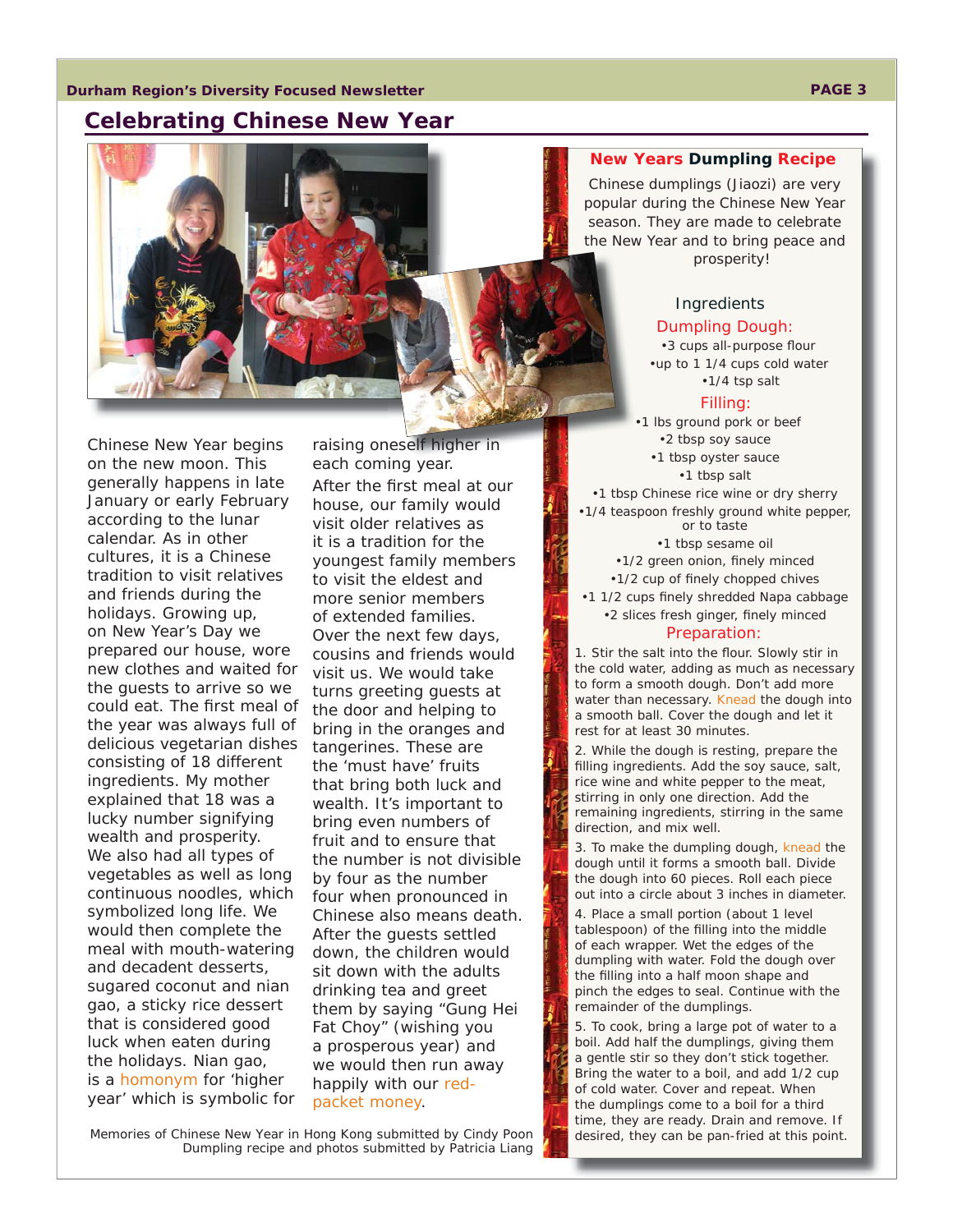#### <span id="page-3-0"></span>**Celebrating Naw Ruz**



The Shrine of the Báb in Haifa, Israel. Reprinted with permission of the Bahá'í International Community.

The Baha'i New Year festival known as Naw Ruz ("new day") is held on the spring equinox, March 21, but the celebration will begin the evening before because the Baha'i day begins at sunset.

The festival comes at the end of a 19-day fast in which adult Baha'is abstain from food and drink between sunrise and sunset as a reminder of the need for individuals to be detached from their material desires. Naw Ruz is the first day of the first of 19 months in the Baha'i calendar, which was initiated by the Bab, the forerunner of the Baha'i faith's Prophet-Founder Bahaullah.

Naw Ruz is one of nine Baha'i holy days on which work is suspended. It is generally

observed with a meeting for prayers and celebrations–often combined with a dinner since the sunset on which Naw Ruz begins ends on the last day of the Baha'i fast.

The Baha'i calendar consists of 19 months of 19 days (361 days) with the addition of "Intercalary Days," known as Ayyam-i-ha. These fall between Feb. 26 and March 1, four days ordinarily, and five in leap years between the eighteenth and nineteenth months to adjust the calendar to the solar year. Also known as "Days of Ha," they are devoted to preparation for the fast, celebrating, hospitality, charity and gift giving.

> *Roland Rutland Co-ordinator, External Affairs, Baha'i communities of Durham*

### **Building settlement and service capacity in Durham y**

One of the key objectives of the Local Diversity & Immigration Partnership Council (LDIPC) is to increase Durham's settlement capacity. One way is to support the work of the not-for-profit sector in Durham Region. We know that funding is of paramount importance to notfor-profit organizations and so the *Funding Opportunities <u>Update for Not-for-Profits</u>* newsletter was developed. As funding opportunities come to our attention we are committed to sharing that information with our community partners. By identifying opportunities that develop and grow the sector, together we can better meet the needs of Durham's diverse communities.

*The Funding Opportunities Update* is sent out electronically on a quarterly basis. It includes the name of the funding program, a brief description with a link for more information and the deadline for applications. We know that this is not an exhaustive list but we hope that it will be a useful addition to your own grant seeking research. If you would like to be added to the subscription list, please contact us at ldipc@durham.ca. The LDIPC staff is continuously seeking out new funding opportunities to add to the list of funders.

NEW! Take the opportunity to regsiter your organization in the new Grants Ontario database (www.grants.gov. on.ca). Grants Ontario is your source for grants provided by the Ministry of Citizenship and Immigration and the Ministry of Tourism, Culture and Sport.



Over the last couple of months the LDIPC has hosted information sessions on grant writing with both the Ontario Ministry of Citizenship and Immigration, Ministry of Tourism, Culture and Sport and the Ontario Trillium Foundation. Nearly 80 people attended the MCI grant-writing workshop on Feb. 3 and another 35 people attended the OTF session on March 5. Information on future grantwriting workshops will be sent to those receiving the *Funding Opportunities Update*.

*Samantha Burdett Policy Advisor, Diversity & Immigration Program Region of Durham*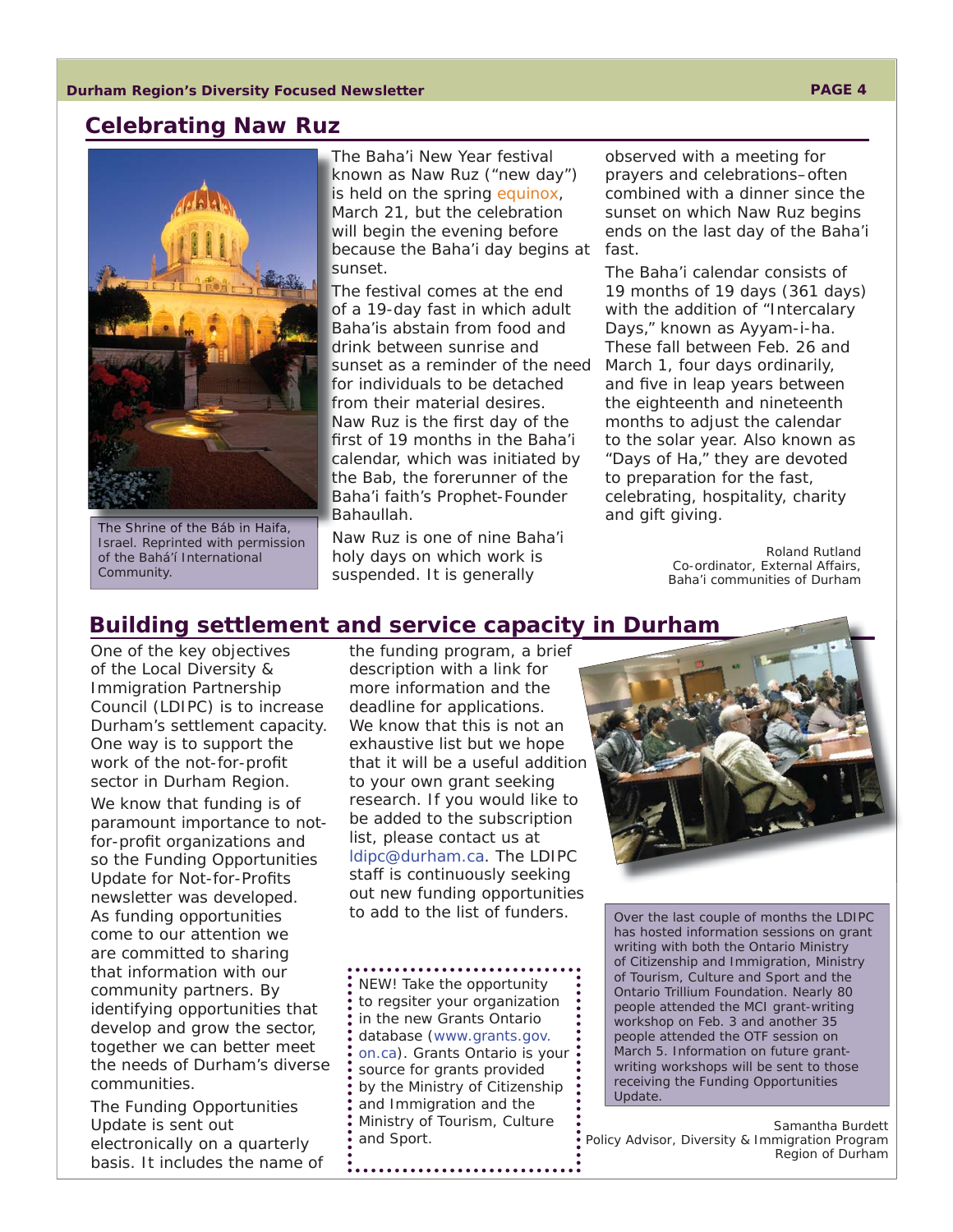# <span id="page-4-0"></span>**Invitation to the Newcomer Community Kitchen at the Ajax Welcome Centre**

Many say that nothing brings people together better than food. This is one of the reasons for having the Newcomer Community Kitchen at the beautiful Welcome Centre in Ajax. Newcomers and community volunteers meet every second Thursday of the month to cook together. This activity is run by the Community Connections Program at the Community Development Council Durham (CDCD). The Program's main objective is to assist immigrants in the process of integration. Newcomers are provided with support to establish social and professional contacts so they feel engaged and welcomed into Durham Region. The volunteers involved in Community Connections

activities work closely with recently arrived newcomers. It gives volunteers an opportunity to increase their knowledge of the challenges immigration brings. They also gain a sense of accomplishment by contributing to building inclusive and welcoming communities.

The Program is available to:

- Permanent Residents
- Convention Refugees

• Live-in-Caregivers For more information about the Program please visit the CDCD website at: www.cdcd.org or email: jplishewsky@cdcd.org or bstobinska@cdcd.org.

*Bozena Stobinska Settlement Worker Community Development Council Durham*



#### Pre heat oven to 350 degrees F Prepare fruit, combining it with sugar and flavouring: 4 cups peeled, sliced, cored apples 1/2 cup packed brown sugar 1/4 tsp cinnamon 3 tbsp flour 1/2 cup cranberries (fresh, frozen or dried) 1/2 cup apple juice reduced to 1/4 cup Place in baking dish; add the 1/4 cup apple juice Make topping using the following ingredients:  $2/3$  cup flour 1/2 cup brown sugar 1/3 cup firm butter 2/3 cup rolled oats Combine flour and sugar in a bowl; cut in butter until texture is like coarse crumbs Bake until topping is brown and crisp (40 minutes)



#### **APPLE CRANBERRY CRISP**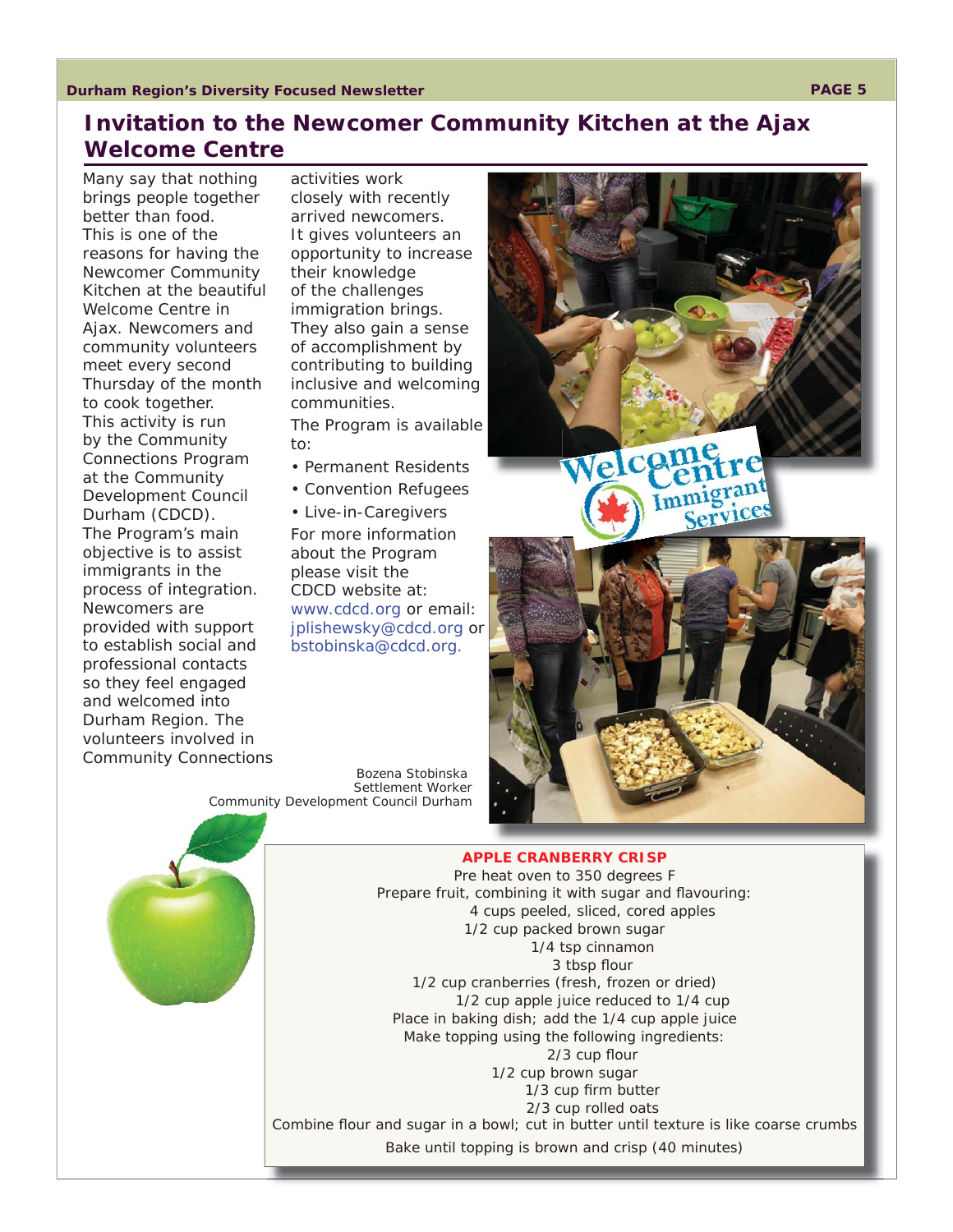<span id="page-5-0"></span>**Durham Region's Diversity Focused Newsletter PAGE 6** 

# **Building inclusion: World Religion Day celebrated in Uxbridge**

World Religion Day was celebrated in Uxbridge Township on Jan. 15. Put together by the Durham MultiFaith World Religion Day Committee in collaboration with the Township of Uxbridge, this year marked the sixth annual celebration of World Religion Day in Durham Region. Township of Uxbridge Mayor Gerri Lynn O'Connor delivered the welcome speech as the host of the event with over 180 people in attendance.

The theme for 2012 was "Social Justice: The Key to Harmony." The aim of World Religion Day is to establish interfaith understanding and harmony amidst all religions. Human unity and true equality are based on an ethical belief which is preached in all faiths as a single spiritual and moral code of conduct. Events such as World Religion Day promote understanding and dialogue between the followers of all religions, to call attention to the common foundation of



Members of the organizing committee with local dignitaries at the World Religion Day event.

their spiritual principles and to emphasize the positive interaction amidst humankind bringing peace and tranquility in the Durham community in particular and in the world at large in general.

Representatives from the province, the Region and all eight municipalities (including Regional Councillor and LDIPC Co-Chair Lorne Coe) were in the audience and participated in the interactive discussion following presentations by nine faith groups. "I have learned

something today about other religions which I did not know in my entire life," commented one of the 10 students from India attending UOIT.

"All faiths preach one thing in common- worship your Creator and be kind and caring for all living beings on earth," added another student.

*Donald Igbokwe Chair Durham MultiFaith World Religion Day Committee*

# **Durham LGBTQ Communities Involved Committee**

Formed in 2009, the Durham LGBTQ (Lesbian, Gay, Bisexual, Transgender, and Queer) Communities Involved Committee is comprised of community members whose mission is to initiate and promote strong collaborations and partnerships with local community organizations to inspire positive change and healthy development within the Durham LGBTQ community. Acting as a community catalyst, this committee provides a united voice ensuring the interests of the LGBTQ community-atlarge are met, as well as acting as a resource to organizations, groups, residents and local government, advocating and increasing awareness of LGBTQ issues within Durham Region. The committee meets bi-monthly with approximately 30 members.

Achievements of this committee include the recent successful collaboration to develop an LGBTQ helpline in Durham. Led by lead agency, Distress Centre Durham, this collaborative

project known as Prideline Durham was launched in 2011, thanks to a grant from the Ontario Trillium Foundation. Prideline Durham provides emotional support, crisis intervention, and community referral information specific to the concerns and issues of the LGBTQ community in Durham Region. Other successes include providing extensive consultation, input and feedback to the Town of Ajax's Diversity & Community Engagement Plan, ensuring that LGBTQ concerns were included as part of the Town's overall diversity demographic.



*Robert Gruber Chair Communities Involved Committee*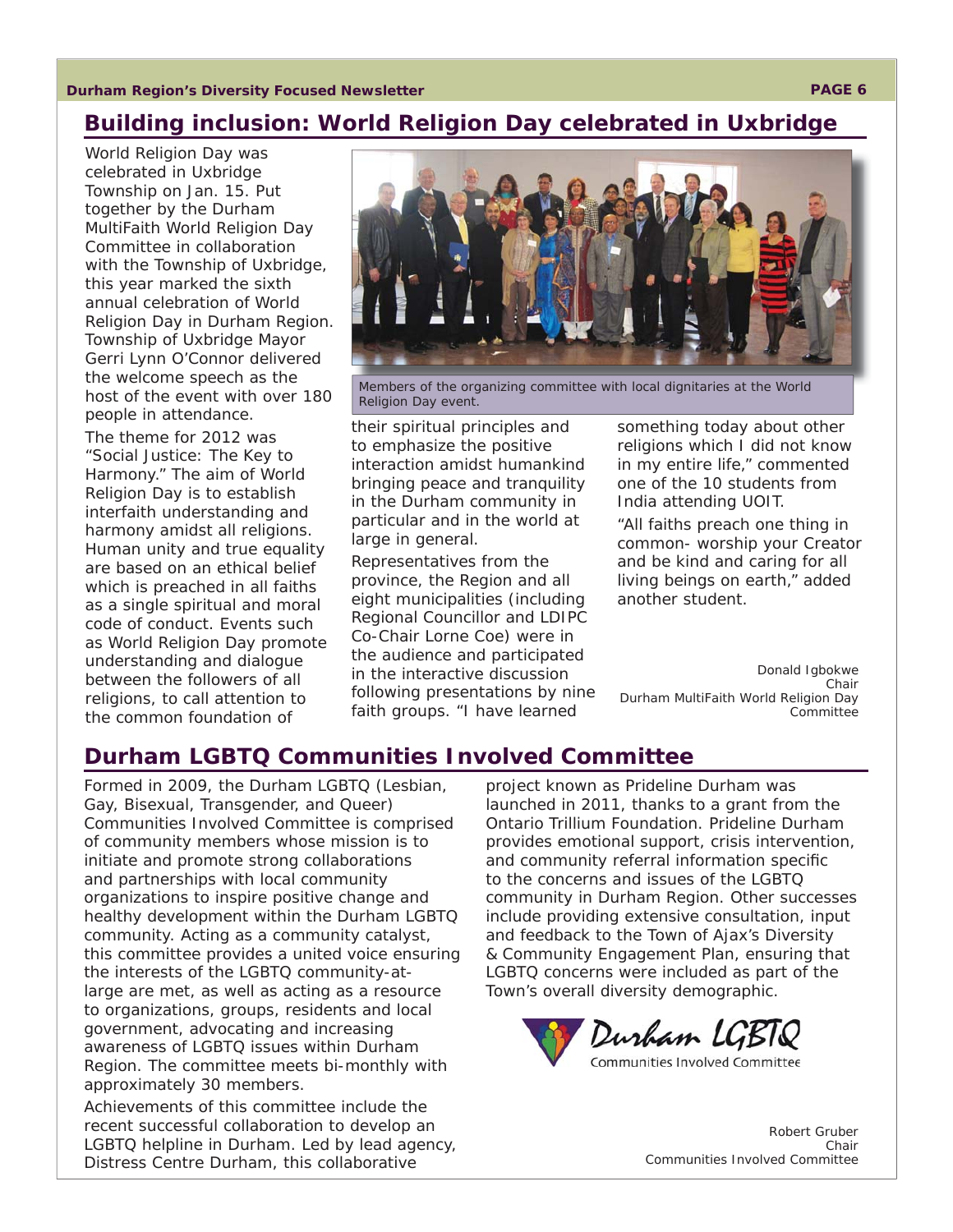# <span id="page-6-0"></span>**Improving the settlement and integration of newcomers using [durhamimmigration.ca](www.durhamimmigration.ca)**

The Local Diversity and is pleased to announce the creation of a unique new tool to to use as a starting point help support English language learners living in Durham – coming Spring 2012.

The new tool will make use of the hundreds of community resources and services highlighted in Durham's immigration portal www.durhamimmigration.ca.

The tool incorporates those resources into meaningful English language lessons and activities that can be used by professional language instructors, volunteers and in self-directed learning.

The benefits of this 'Durhamcentric' curricula include introducing language activities

Immigration Partnership Council source (the immigration portal) through a locally relevant that newcomers can go on for their own explorations whether it be for job search, entrepreneurship, or finding local schools, services or local taste of home.



shops and restaurants offering a directional integration); improve The curricula is being designed to accelerate and deepen integration; improve English language skills; foster a more welcoming environment; promote self-directed learning/ research; celebrate and learn more about each other (multiconfidence and participation in civic life; and introduce local service providers, events, and locations.

> The curricula will be available in both print and electronic formats. For more information please contact Hilary Schuldt at hilary.schuldt@durham.ca.

*Hilary Schuldt Policy Advisor, Diversity & Immigration Program Region of Durham*

# **Inclusive communities: Improving lives of those living with MS**

Multiple Sclerosis (MS) is the most common neurological disease affecting young adults in Canada, which has one of the highest rates in the world. MS is a poorly understood disease with the average age of onset occurring between the ages of 15 to 40. Because it is a disease that slowly destroys the neurons in the brain, its symptoms can vary widely depending on the person. Most common are fatigue, poor balance, partial paralysis, double vision, and difficulty speaking. Most adults experience increasing disability as they age. There is no cure or effective treatment.

We are pleased at the Durham Regional Chapter to provide a number of services to people with MS overseen by our client services coordinator.

With one of the largest client service programs in Ontario,



The Durham Regional Chapter Board of Directors: Clockwise from top left: Debbie Hunter, Mike Roche, Fanuel Ephraim, David Reid, Jennifer Heynen, Elaine McDade, Amanda Murray. Absent: Jim Marsh, Sherry O'Mara

we raise funds to assist our members with information, meetings, programs assisting with purchase or loan of walkers, wheelchairs, stair lifts, wheelchairs, scooters and assistive devices such as grab bars for showers or some attendant care such a hiring someone to help with laundry or house cleaning.

There is a volunteer board of directors which meets monthly to discuss issues and concerns of the running of the chapter and of the membership of the MS Society, and also new and on-going initiatives. Every Monday there is an MS Yoga class and there are monthly "living with MS" meetings that sometimes feature guest speakers.

For information on the MS Society Canada, the Durham Regional Chapter or to sign up for our newsletter, please visit www.msdurham.com, "like us" on Facebook or phone 905-668-0388.

#### *Mike Roche Director, Social Action MS Society, Durham Regional Chapter*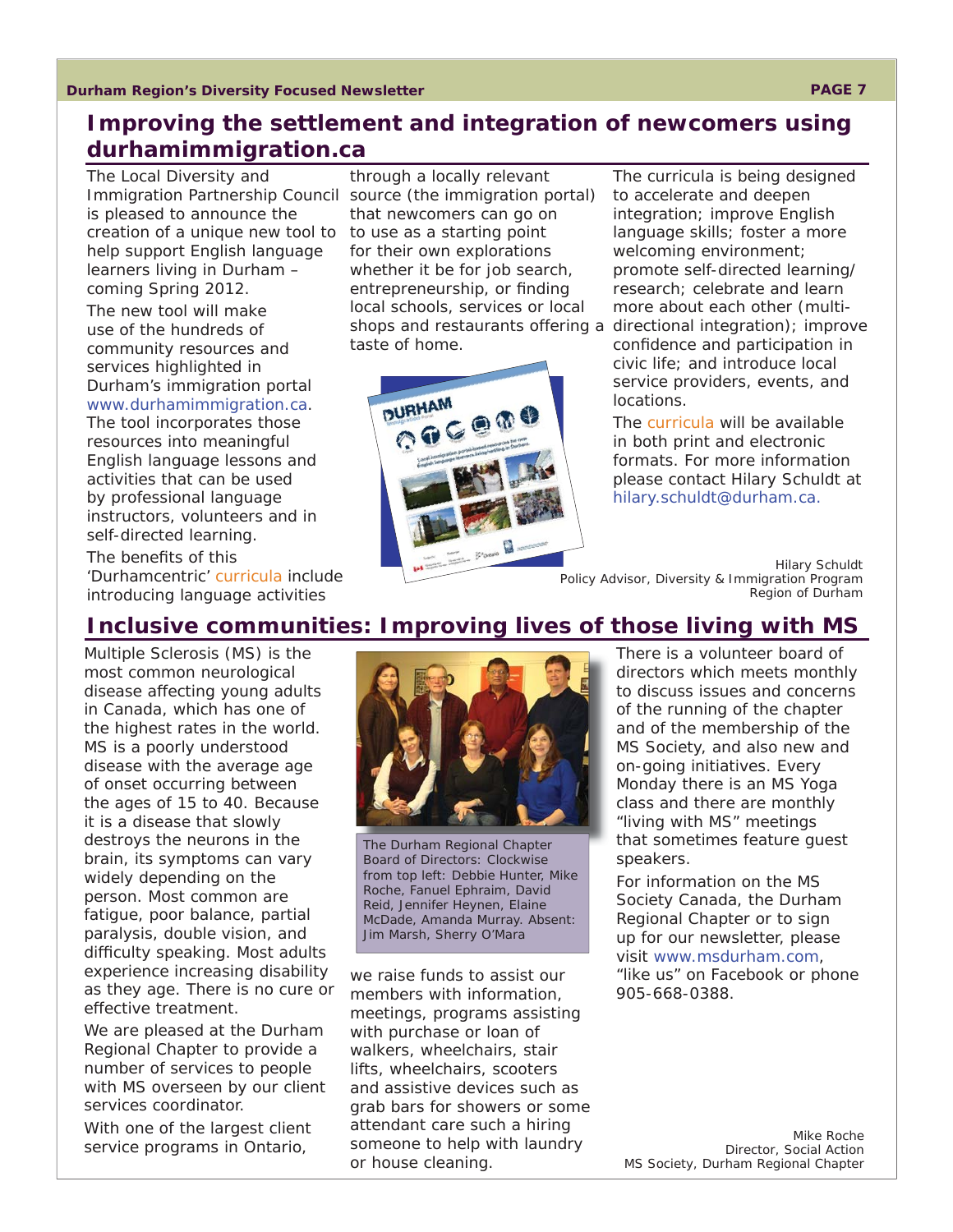## <span id="page-7-0"></span>**Improving labour market outcomes for newcomers: The Mentoring Partnership Program**



The Durham T Region Unemployed R Help Centre has H been successfully b delivering the Toronto Region Immigrant R Employment Council E (TRIEC) Mentoring ( Partnership Program P (TMP) since September ( 2011. The program 2 is designed to match **internationally** trained experienced t

newcomers (mentees) with a mentor working in Canada in the same or similar field. The Durham program has been successful in registering 64 mentees and has matched 24 of these mentees with appropriate mentors.

Although the objective of the Mentorship program is not employment, rather sharing of experience and knowledge, a current mentee in the program has secured employment in his profession of property development and planning within his first month of TMP. Raymond Habets shares, "my mentor is very open and

humble about supporting me. He has lots of experience, knows a lot of people and has been helping me network. It is nice to talk with somebody who has more experience from the side of the employer from my industry. He is giving me the reassurance that what I am doing is good."

Mentors also report they have found their experience truly enriching, while additionally enhancing their own leadership, coaching and management skills. Hal Niedzviecki, publisher of an arts and culture magazine, fiction writer, journalist and a mentor with the program shares: "My parents were immigrants to Canada. I want everyone that comes to this country to be able to succeed on their own terms and knowing that I'm contributing to that, and to the whole idea of Canada as a multicultural society, is very meaningful to me."

For further information on how you can join the program as a mentor or mentee, please call 905-420-3600 or email mentorship@unemployedhelp.on.ca.

> *Markie Warren Durham Region Unemployed Help Centre*

### **John Howard Society of Durham Region Employment Services**

We know finding a job isn't easy! The John Howard Society of Durham Region has been offering employment and adult upgrading services for many years. The collaboration between these two programs offers individuals the option of obtaining services in a seamless manner and feel confident that their needs will be met on a one to one basis. The following is a list of free resources available to help individuals prepare for and

secure meaningful employment opportunities: • Job search support- Available through our free resource centres and workshops as well as one to one with an

employment counsellor. • Job training and retention services- Job coaching,

mentoring, training and volunteer based opportunities and follow-up.

• Job matching and placement services- Access to the hidden job market, job trials, placements and supports and additional benefits/incentives.

• Adult upgrading program-Upgrade essential skills in preparation for transition to employment, further education/training, or increased independence.

Both youth and adults are welcome.

For employment service information contact the following sites:

• Oshawa: 905-579-8482, or Whitby: 905-666-8847

For skills upgrading information contact the following sites:

• Oshawa: 905-579-8482, or Bowmanville: 905-623-6814 For additional information, please contact Cheryl Thompson, JHS Marketing Outreach Worker for both Employment and Literacy [Services at cheryl.thompson@](mailto:cheryl.thompson@jhsdurham.on.ca) jhsdurham.on.ca, or call 905-666-8847 ext. 35, and visit our website: www.jhsemploymentservices.ca



*Cheryl Thompson Marketing Outreach Worker JHS Employment and Literacy Services*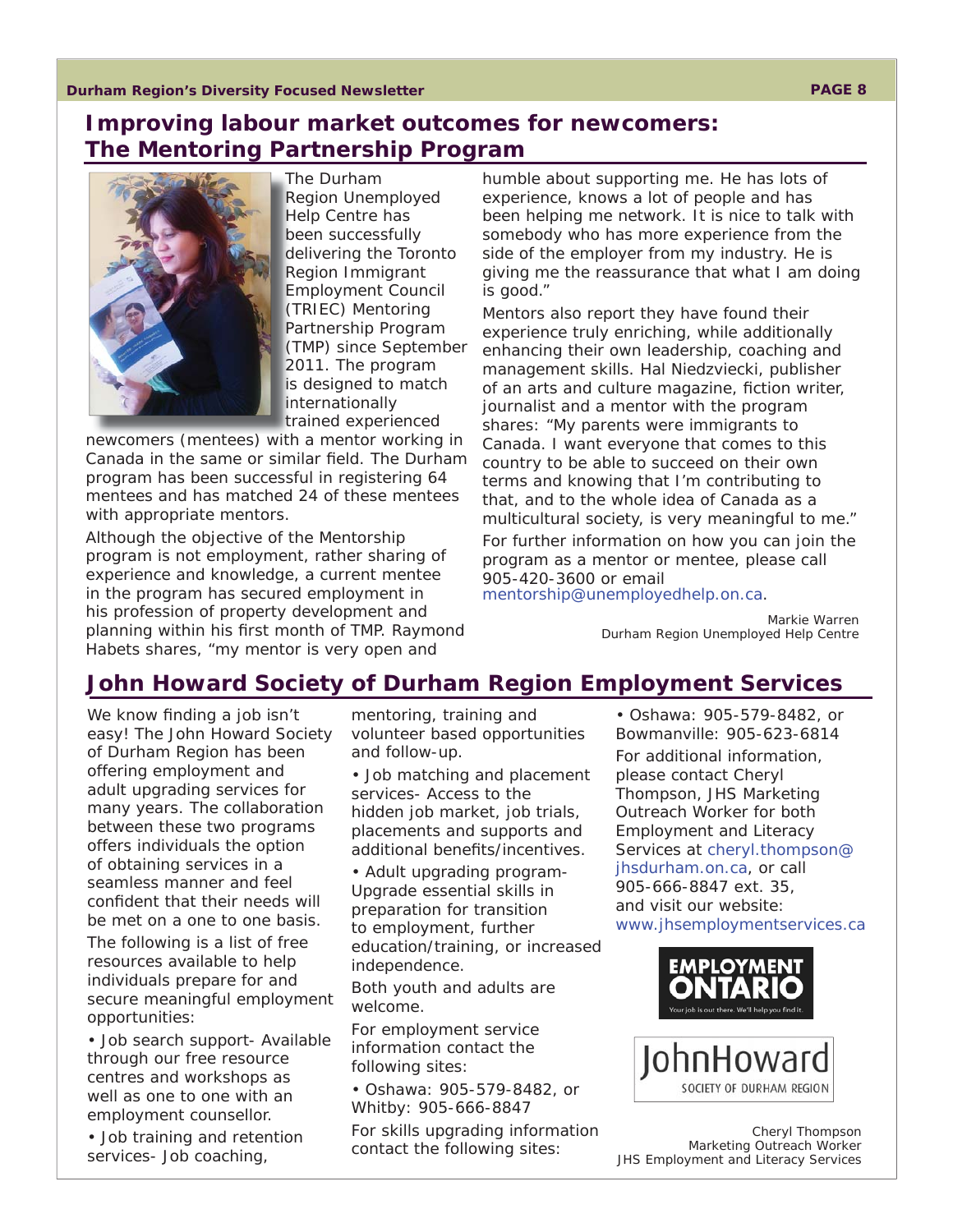# <span id="page-8-0"></span>**The Local Diversity and Immigration Partnership Council: One year later**

It has been a year since the Local Diversity and Immigration Partnership Council (LDIPC) launched the Diversity and Immigration Community Plan. The priorities and the goals within the Plan come directly from the Durham community and guide us as we move the work of diversity and immigration forward in Durham. The LDIPC guides the work of the Plan, ensuring as many voices as possible inform planning and implementation. New to the LDIPC this year are: Regional Councillor Lorne Coe, Chair of the Health & Social Services Committee and Co-Chair of LDIPC; Mayor Terry Clayton, Township of Brock; Heather McMillan, ED, Durham Region Local Training Board; Bruce Townley, Inspector, Durham Regional Police Service; and Donna Bright, CEO, Ajax Library. We are grateful for the continued support of the returning council members.

The Durham LDIPC acts as a co-ordinator, facilitator and incubator. Council members, representing their networks, places of work and fields of expertise, act as champions of the Plan. Making Durham a more welcoming community is about working smarter and working together; it's about starting conversations and asking people,



business, organizations and communities to think differently; it's about asking the questions – how can I make my organization, my workplace, my community accessible to newcomers? What is my responsibility in making Durham a more welcoming community?

The LDIPC and program staff continue to co-ordinate information, facilitate new partnerships, publish *The Citizen*, notify the community about funding opportunities, improve (with the community partners) www.durhamimmigration.ca, bring training to Durham, and build capacity within the service-

provider community and beyond. The LDIPC thanks the entire

Durham community for participating in the journey of making Durham a more welcoming community. To learn more about the LDIPC members and the Community Diversity & Immigration Community Plan visit www.durhamimmigration.ca.

It has been an exciting year and a privilege to be a part of this work in Durham region.

The LDIPC receives funding from Citizenship and Immigration Canada.

*Audrey Andrews Manager, Diversity and Immigration Program Region of Durham*







Regional Councillor Lorne Coe, Mayor of Brock Township Terry Clayton, Durham Region Local Training Board Executive Director Heather McMillan, DRPS Inspector Bruce Townley, and Ajax Library CEO Donna Bright.



**Introducing Co-chair Councillor Lorne Coe** Councillor Coe is

one of three Regional Councillors for the Town of Whitby. Lorne was elected to represent the East Ward of Whitby in 2003 and was re-elected in 2006. In 2010, Lorne was elected to Durham Regional Council. As a Regional Councillor, he also sits on the local Whitby Council. Councillor Coe is the Chair of the Health & Social Services Committee, Co-chair of the Local Diversity and Immigration Partnership Council (LDIPC) and is also President of the Durham Region Non-Profit Housing Corporation. Prior to being elected to Whitby Town Council, Councillor Coe worked in senior positions in the private sector and as a civil

servant within the Ontario government.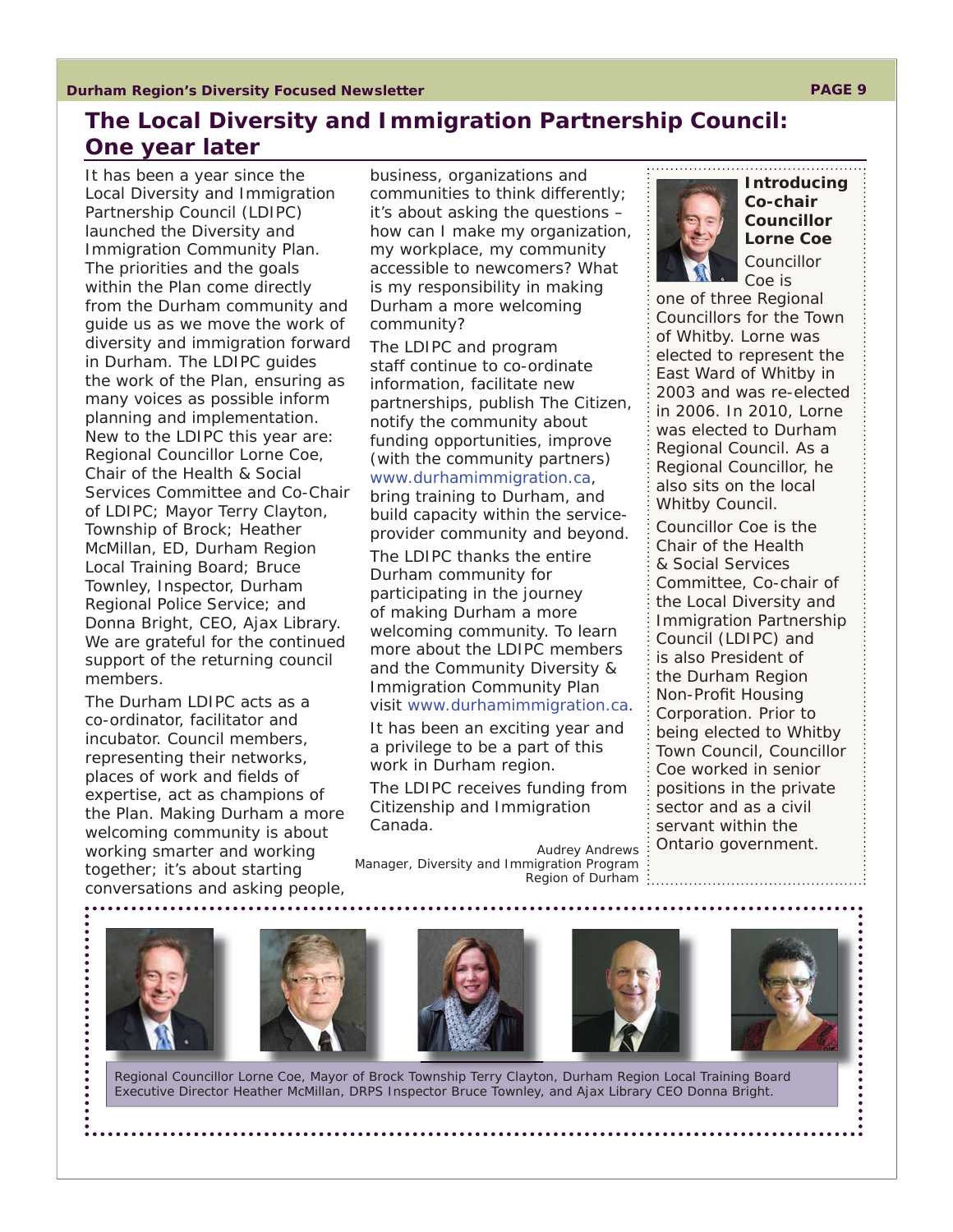#### **Durham Region's Diversity Focused Newsletter PAGE 10**

#### **DRPS community outreach**

Durham Region is becoming an increasingly diverse and multicultural community. In stride with this, the Durham Regional Police Service (DRPS) is furthering their efforts to ensure their services are responsive to the needs of the many voices of the community. On Monday, March 5, DRPS held the first annual Community Forum event at the Ajax Community Centre. The forum offered an open space for meaningful, progressive dialogue between all members of Durham Region on topics concerning community safety and diversity.

Following a formal information session, community

representatives and DRPS members participated in facilitated break out groups. The group's agenda generated discussion and ideas toward promoting sustainable, trusting, positive relationships with one another. With the input garnered from event participants, DRPS aims to advance a community-driven initiative addressing issues of diversity and priorities in community safety.

The overall goal is to gain feedback from the community on how the DRPS can serve the community better and what the community needs DRPS to do in order to ensure their continued confidence and trust. **COMMUNITY FORUM EVENT**

Eighty participants took part in what will be an annual growing forum for community discussion. For more information on future events and how you can get involved please contact community2012@drps.ca.

 $\begin{split} \label{eq:3} &\textit{The Dufham Reg} \\ \textit{Commuting Form} \\ \textit{Commuting Form} \\ \textit{Form} \\ \textit{Form} \\ \textit{Form} \\ \textit{Form} \\ \textit{Form} \\ \textit{Form} \\ \textit{Form} \\ \textit{Form} \\ \textit{Form} \\ \textit{Hig.} \\ \textit{Form} \\ \textit{Form} \\ \textit{Hig.} \\ \textit{Form} \\ \textit{Hig.} \\ \textit{Form} \\ \textit{Hig.} \\ \textit{Hig.} \\ \textit{Hig.} \\ \textit{Hig.} \\ \textit{Hig.} \\ \textit{Hig.} \\ \textit{$ a community-driven initiative addressing issues of diversity and priorities in community of Department of the A<br>https://www.initiative addressing issues of diversity and priorities in community of Department<br>and priorities

> Commodore's Room<br>**Communit** Ajax Community Ce  $75 \text{ C}_{en}$

A jax, ON L1S 4S4 Monday **March5** <sup>2012</sup>  $^{7:00-9:30}$ pm

ntre tennial Rd

*Inspector Bruce Townley Durham Regional Police Service*

**COMMUNITY** 

DRPS is now accepting student application packages for the 2012 Youth In Policing Initiative! The deadline for submissions is Friday, March 30 at 4 p.m. Applications can be downloaded from www.drps.ca. Questions may be directed to youthinpolicing@drps.ca. 





WUST REGISTER TO ATTEND<br>**community2012@drps.ca** to request registration fo

1STAnnual

Over 80 people participated in the first annual Community Forum at the Ajax Community Centre. Participants and representatives from DRPS engaged in small group discussions to generate ideas toward promoting sustainable, trusting, positive relationships with one another.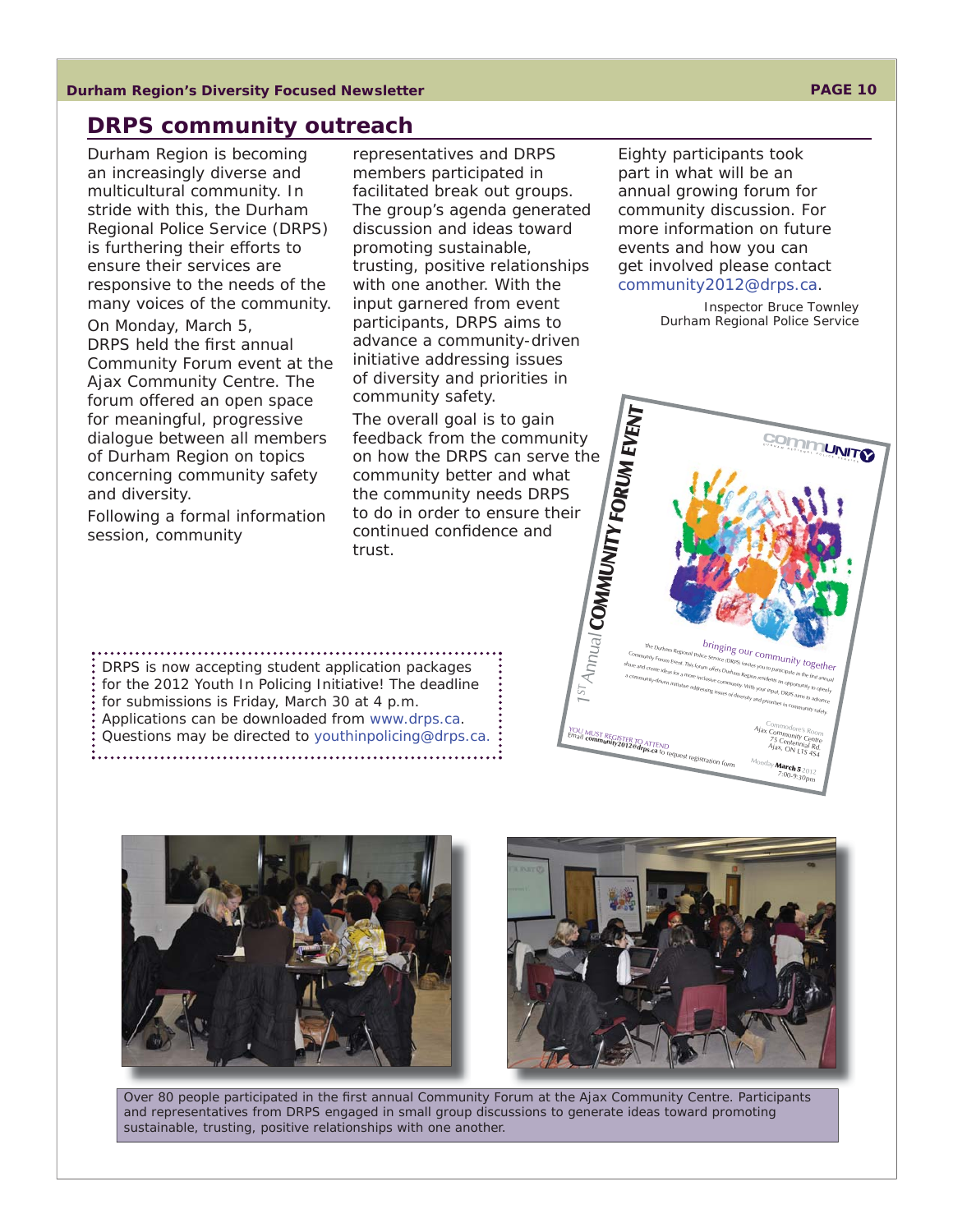### <span id="page-10-0"></span>**What's more Canadian than hockey? Maple syrup!**



The first official day of spring is fast approaching and with long winter days behind us, it's time to get out and celebrate the change in the seasons. One of the first signs of spring in Canada is the running of tree sap which can only mean one thing–maple syrup! There are at least two major maple syrup festivals to enjoy in Durham with many more open houses at sugar bushes across the region. The 37th Annual Maple Syrup Festival at Purple Woods Conservation Area in Oshawa will be open daily from 10 a.m. to 2:30 p.m. during the March Break (March 10 to 18), as well as March 24 and 25 and March 31 and April 1. The Sunderland Maple Syrup Festival also runs March 31 and April 1 and includes all day pancakes, horse and wagon rides, lots of delicious food, arts and crafts at the school, a fine art show in the Town Hall, bus tours to the sugar bush and much more. Visiting a real sugar bush is definitely a rite of passage for all newcomers to Canada!

Now is also the time to start indoor planting for outdoor gardens as garden centres across the Region are re-opening for business. Many garden centres offer advice on what to plant and where; how to look after your lawn, trees, shrubs and plants; and some also offer seminars on a wide variety of gardening topics. Spend an afternoon at your local garden centre and explore native Canadian plants and vegetables. If you don't have your own outdoor space, you may be interested in joining a community garden. For more information, visit the Durham Digs website at www.durhamdigs.ca.

For more information on what to do in Durham, visit the Durham Immigration Portal www.durhamimmigration.ca or the Durham Tourism event calendar at www.durhamtourism.ca.

> *Samantha Burdett Policy Advisor, Diversity & Immigration Program Region of Durham*

## **Glossary**

**Calypsonian:** A Calypsonian is a musician who sings and plays calypso music, a type of music most commonly associated with the Caribbean.

**Curricula:** A curricula is a set of lessons with a purpose/theme.

**Equinox:** The equinox occurs twice a year when day and night are equal, usually late March and late September.

**ESL:** ESL is the acronym for English-as-a-second-language.

**Homonym:** A homonym is the term used for two (or more) words that sound the same when spoken but are spelled differently and have different meanings (e.g. there, their, they're OR too, two).

**Knead:** A cooking term, to knead something means mixing together ingredients with your hands, usually used in reference to making pastry.

**Red-packet money:** Red-packet money refers to the traditional red envelopes full of gifts of money given to children during Chinese New Year celebrations.

**Sugar bush:** A sugar bush is the area in a forest where the sap is collected from maple trees to make maple syrup.